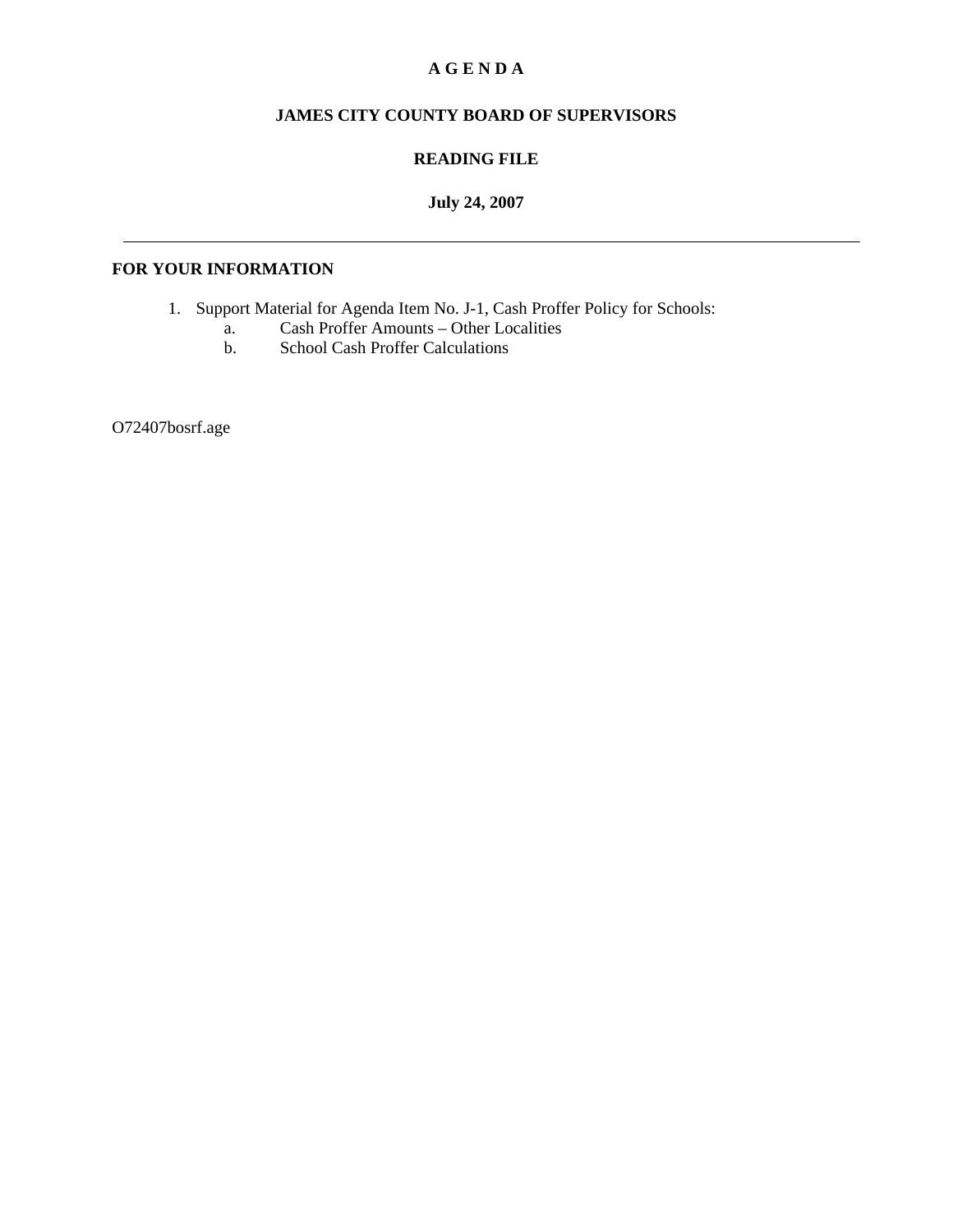### **M E M O R A N D U M**

DATE: July 24, 2007 TO: The Board of Supervisors FROM: John E. McDonald, Manager, Financial and Management Services SUBJECT: Cash Proffer Amounts – Other Localities

Attached are two spreadsheets - the proposed James City County (JCC) proffer calculations and another chart summarizing the calculations for most of the cash proffer policies adopted by Virginia jurisdictions.

Most use the same model that JCC does but there are interesting differences:

There are few localities that use actual public school enrollment data (as JCC does) to determine demand generators by housing type - most are estimated based on household size and a few use the school-age census results. Many of the jurisdictions apparently don't have access to actual enrollment addresses although in some cases, as in Fairfax County, the schools create the demand generators (students per school and per housing unit).

Some jurisdictions develop school capital cost estimates using comprehensive plan standards (SF per student, acres per school site, etc.), others use historical costs, and others use budgeted costs.

Most differentiate among single-family attached, single-family detached, and multi-family units and a few consider mobile homes and age-restricted as separate categories. Four categories do not differentiate and treat every new household exactly the same, regardless of what kind of development it is. Two localities have nonschool proffer guidelines for commercial development for roads, public safety, and other categories.

Fourteen of the 17 listed localities have proffer guidelines for non-school capital needs - James City and Powhatan Counties do not. I have been unable to get a summary of the non-school proffer policy for Fairfax County.

There are localities that collect cash proffers but do not have proffer guidelines like New Kent and Gloucester. There are others that do not, apparently, collect cash proffers, including most of the larger cities and Arlington as well as York and Henrico counties.

I hope this information is helpful.

John E. McDonald

l

JEM/gb ProfferAmtsOthers.mem

**Attachments**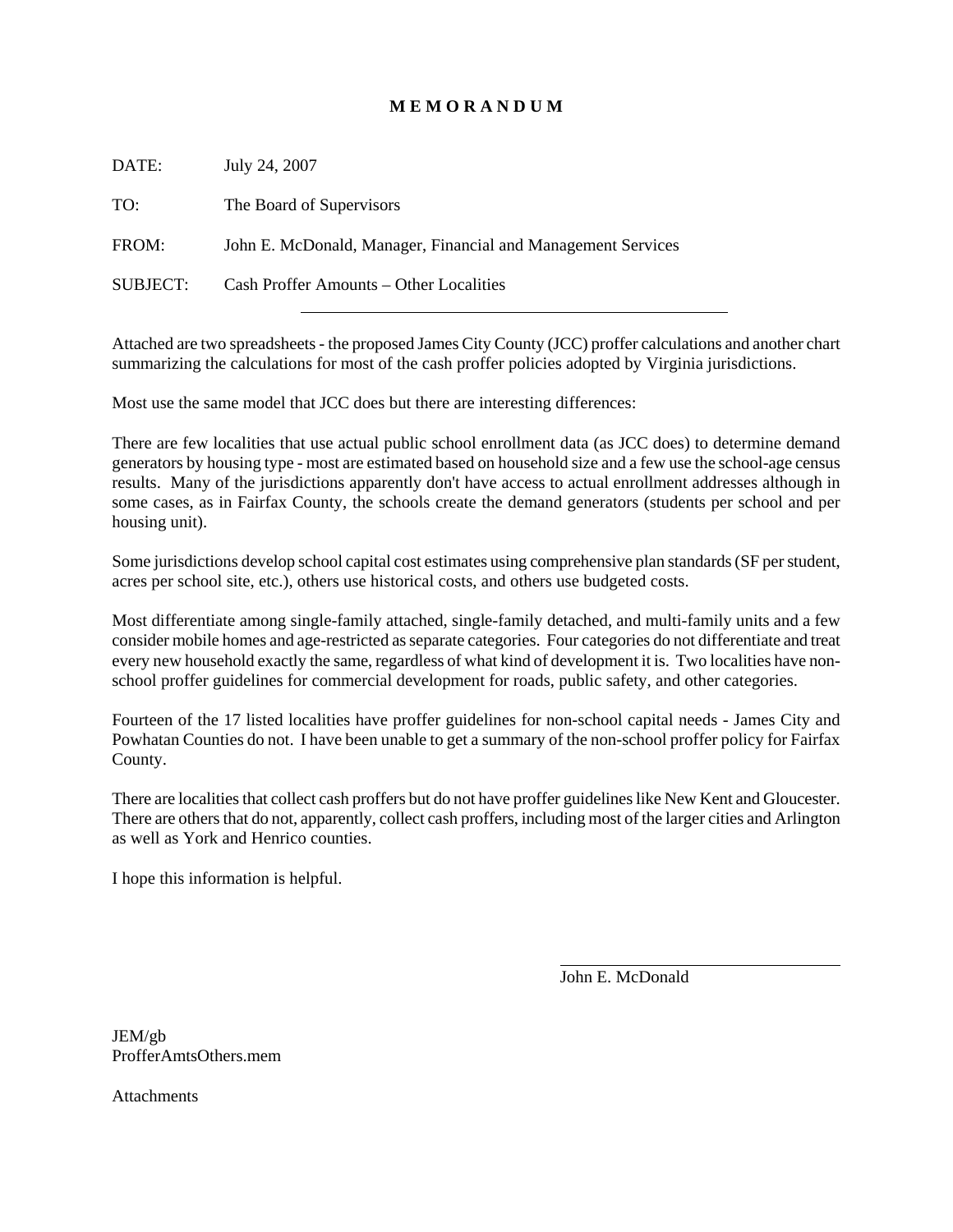7/18/2007

# **CASH PROFFER POLICIES SF Detached SF Attached Multi-Family**

(Note - there are variations, please see detail attached)

| <b>SCHOOLS</b>        | Loudoun County                    | \$                   | 35,287 | \$         | 29,709 | \$<br>18,904 |
|-----------------------|-----------------------------------|----------------------|--------|------------|--------|--------------|
|                       | <b>Fauquier County</b>            | \$                   | 21,424 | \$         | 13,390 | \$<br>5,951  |
|                       | Spotsylvania County               | $\, \, \$$           | 21,148 | \$         | 14,150 | \$<br>5,914  |
|                       | <b>Prince William County</b>      | \$                   | 19,075 | \$         | 14,693 | \$<br>5,842  |
|                       | <b>Frederick County</b>           |                      | 18,431 | \$         | 12,980 | \$<br>5,548  |
|                       | <b>Stafford County</b>            | $\frac{3}{3}$        | 17,602 | \$         | 14,441 | \$<br>7,797  |
|                       | <b>JAMES CITY COUNTY proposed</b> | \$                   | 17,115 | \$         | 4,870  | \$<br>15,166 |
|                       | Chesapeake City                   |                      | 14,229 | \$         | 11,688 | \$<br>9,910  |
|                       | <b>Manassas City</b>              | <b>888888888</b>     | 13,491 | \$         | 15,480 | \$<br>4,799  |
|                       | Powhatan County                   |                      | 10,876 | \$         | 10,876 | \$<br>10,876 |
|                       | <b>Culpeper Town</b>              |                      | 10,670 | \$         | 6,679  | \$<br>2,968  |
|                       | Isle of Wight County              |                      | 9,641  | \$         | 9,893  | \$<br>12,141 |
|                       | <b>Albemarle County</b>           |                      | 9,215  | \$         | 5,565  | \$<br>5,395  |
|                       | <b>Hanover County</b>             |                      | 7,447  | \$         | 7,447  | \$<br>7,447  |
|                       | <b>Fairfax County</b>             |                      | 5,952  | \$         | 4,315  | \$<br>2,393  |
|                       | <b>Chesterfield County</b>        |                      | 5,348  |            |        | \$<br>5,348  |
|                       |                                   | \$                   |        | \$         | 5,348  |              |
|                       | <b>Greene County</b>              |                      | 5,191  | \$         | 5,191  | \$<br>5,191  |
| <b>NON-SCHOOLS</b>    | <b>Prince William County</b>      | \$                   | 32,038 | \$         | 28,569 | \$<br>20,703 |
|                       | <b>Stafford County</b>            | \$                   | 20,549 | \$         | 18,355 | \$<br>13,289 |
|                       | Spotsylvania County               | \$                   | 14,147 | \$         | 16,336 | \$<br>19,136 |
|                       | <b>Albemarle County</b>           |                      | 13,199 | \$         | 9,941  | \$<br>8,351  |
|                       | Loudoun County                    | \$<br>\$             | 12,559 | \$         | 10,593 | \$<br>7,623  |
|                       | Manassas City                     |                      | 10,994 | \$         | 10,268 | \$<br>6,869  |
|                       | <b>Chesterfield County</b>        |                      | 10,252 | \$         | 10,252 | \$<br>10,252 |
|                       | <b>Culpeper Town</b>              | \$\$\$\$\$\$\$\$\$\$ | 9,091  | \$         | 7,987  | \$<br>5,961  |
|                       | <b>Hanover County</b>             |                      | 7,512  | \$         | 7,512  | \$<br>7,512  |
|                       | <b>Fauquier County</b>            |                      | 7,079  | \$         | 7,079  | \$<br>7,079  |
|                       | Chesapeake City                   |                      | 4,777  | \$         | 4,060  | \$<br>3,088  |
|                       | <b>Frederick County</b>           |                      | 4,496  | \$         |        | \$           |
|                       |                                   |                      |        | $\, \, \$$ | 3,416  | 3,427        |
|                       | Isle of Wight County              |                      | 1,548  |            | 1,470  | \$<br>1,614  |
|                       | <b>Greene County</b>              |                      | 580    | $\, \, \$$ | 580    | \$<br>580    |
|                       | <b>JAMES CITY COUNTY proposed</b> | \$                   |        | \$         |        | \$           |
|                       | Powhatan County                   | \$                   |        | \$         |        | \$           |
| <b>TOTAL PROFFERS</b> | <b>Prince William County</b>      | \$                   | 51,113 | \$         | 43,262 | \$<br>26,545 |
|                       | Loudoun County                    | \$                   | 47,846 | \$         | 40,302 | \$<br>26,527 |
|                       | <b>Stafford County</b>            | \$                   | 38,151 | \$         | 32,796 | \$<br>21,086 |
|                       | Spotsylvania County               | \$                   | 35,295 | \$         | 30,486 | \$<br>25,050 |
|                       | <b>Fauquier County</b>            | \$                   | 28,503 | \$         | 20,469 | \$<br>13,030 |
|                       | Manassas City                     | \$                   | 24,485 | \$         | 25,748 | \$<br>11,668 |
|                       | <b>Frederick County</b>           | \$                   | 22,927 | \$         | 16,396 | \$<br>8,975  |
|                       | <b>Albemarle County</b>           | \$                   | 22,414 | \$         | 15,506 | \$<br>13,746 |
|                       | <b>Culpeper Town</b>              | \$                   | 19,761 | \$         | 14,666 | \$<br>8,929  |
|                       |                                   |                      |        |            |        |              |
|                       | Chesapeake City                   | \$                   | 19,006 | \$         | 15,748 | \$<br>12,998 |
|                       | <b>JAMES CITY COUNTY proposed</b> | \$                   | 17,115 | \$         | 4,870  | \$<br>15,166 |
|                       | <b>Chesterfield County</b>        | \$                   | 15,600 | \$         | 15,600 | \$<br>15,600 |
|                       | <b>Hanover County</b>             | \$                   | 14,959 | \$         | 14,959 | \$<br>14,959 |
|                       | Isle of Wight County              | \$                   | 11,189 | \$         | 11,363 | \$<br>13,755 |
|                       | Powhatan County                   | \$                   | 10,876 | \$         | 10,876 | \$<br>10,876 |
|                       | <b>Greene County</b>              | \$                   | 5,771  | \$         | 5,771  | \$<br>5,771  |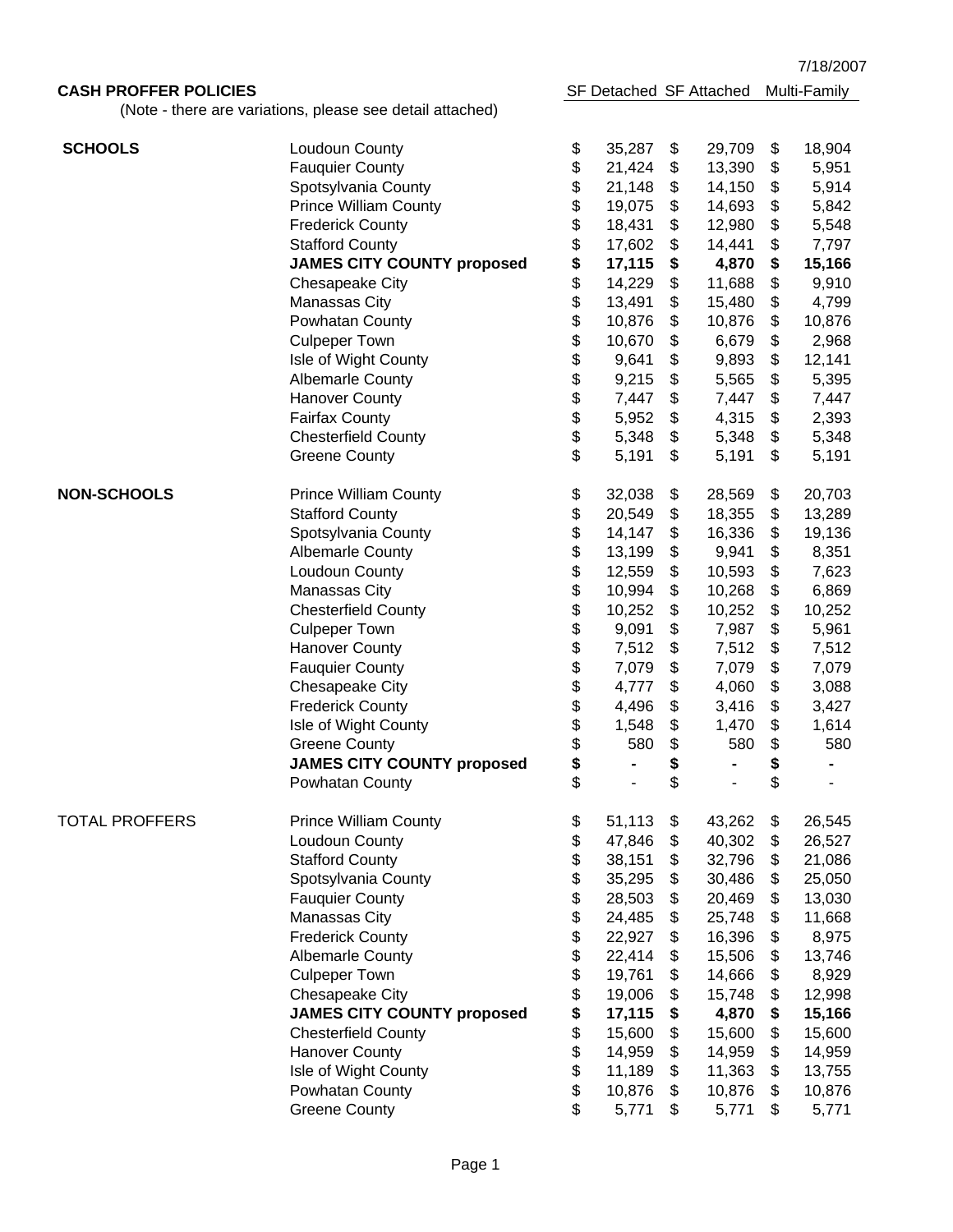# **ALBEMARLE COUNTY**

|                                                                        |                                                      |                                   | School CIP -         |                                      | Gross                |                                      |  |
|------------------------------------------------------------------------|------------------------------------------------------|-----------------------------------|----------------------|--------------------------------------|----------------------|--------------------------------------|--|
|                                                                        | Child/Unit                                           |                                   | Cost per Child       |                                      |                      | Cash Proffer                         |  |
| <b>SF Detached</b><br>SF Attached<br><b>Multifamily</b><br>Mobile Home |                                                      | 0.40<br>0.25<br>0.20<br>0.39      | \$<br>\$<br>\$<br>\$ | 29,719<br>29,719<br>29,719<br>29,719 | \$<br>\$<br>\$<br>\$ | 11,998<br>7,543<br>5,988<br>11,721   |  |
|                                                                        | <b>Net</b><br>School<br>Proffer                      |                                   |                      | Non-School<br>Proffer                |                      | Total                                |  |
| <b>SF Detached</b><br>SF Attached<br>Multifamily<br>Mobile Home        | \$<br>\$<br>\$<br>\$                                 | 9,215<br>5,565<br>5,395<br>10,757 | \$<br>\$<br>\$<br>\$ | 13,199<br>9,941<br>8,351<br>9,827    | \$<br>\$<br>\$<br>\$ | 22,414<br>15,506<br>13,746<br>20,584 |  |
| Non-School                                                             | Transportation<br>Open Space<br><b>Public Safety</b> | Parks & Recreation                |                      |                                      |                      |                                      |  |

#### **CHESAPEAKE CITY**

|                        | Child/Unit |      | Net<br>Cost per Child |        | <b>Net</b> | Cash Proffer |
|------------------------|------------|------|-----------------------|--------|------------|--------------|
| <b>SF Detached</b>     |            | 0.56 | \$.                   | 25.410 | \$         | 14,229       |
| Townhomes              |            | 0.46 | S                     | 25,410 | \$         | 11,688       |
| Multifamily            |            | 0.39 | S                     | 25,410 | \$         | 9,910        |
| <b>Detached Condos</b> |            | 0.42 | S                     | 25,410 | \$         | 10,672       |
| Condos                 |            | 0.15 | S                     | 25,410 | \$.        | 3,811        |

|                        | Net           |        |    |                      |              |
|------------------------|---------------|--------|----|----------------------|--------------|
|                        | School        |        |    | Non-School Proffer   |              |
|                        | Proffer       |        |    | (varies by district) | Total        |
|                        |               |        |    |                      |              |
| <b>SF Detached</b>     | \$            | 14,229 | \$ | 4,777                | \$<br>19,006 |
| Townhomes              | \$            | 11,688 | \$ | 4.060                | \$<br>15,748 |
| Multifamily            | \$            | 9.910  | \$ | 3,088                | \$<br>12,998 |
| <b>Detached Condos</b> | \$            | 10,672 | S  | 4.060                | \$<br>14,732 |
| Condos                 | \$            | 3,811  | \$ | 4,060                | \$<br>7,871  |
| Age-restricted         |               |        |    |                      |              |
| Senior Housing         |               |        |    | add \$1,986 to       |              |
|                        |               |        |    | figures above        |              |
| Non-School             |               |        |    |                      |              |
|                        | Roads         |        |    |                      |              |
|                        | Fire & Rescue |        |    |                      |              |
|                        | Libraries     |        |    |                      |              |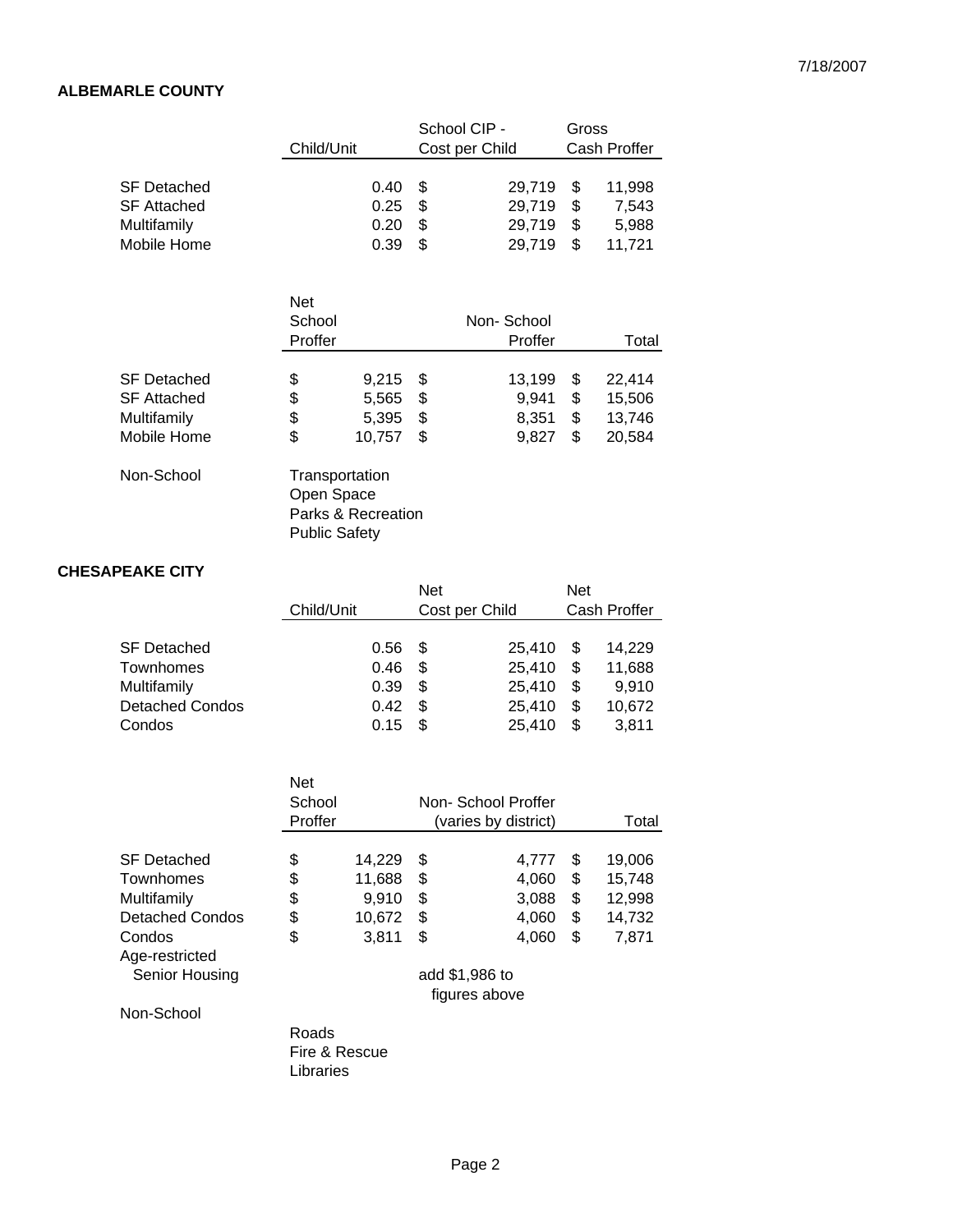# **CHESTERFIELD COUNTY**

|                                                                        | <b>Student</b>                                                           |                            |                | CPI Adjusted                              |                |                                        |
|------------------------------------------------------------------------|--------------------------------------------------------------------------|----------------------------|----------------|-------------------------------------------|----------------|----------------------------------------|
|                                                                        | County                                                                   |                            |                | Cost                                      |                | Per Student                            |
| <b>ELEM</b><br><b>MIDDLE</b><br><b>HIGH</b>                            |                                                                          | 24,572<br>13,736<br>17,848 | \$<br>\$<br>\$ | 482,352,620<br>291,024,632<br>449,543,282 | \$<br>\$<br>\$ | 19,630<br>21,187<br>25,187             |
|                                                                        | Child/Unit                                                               |                            |                | Cost per Child                            | Gross          | Cash Proffer                           |
| Per Household                                                          |                                                                          | 0.53                       | \$             | 20,777                                    | \$             | 11,012                                 |
|                                                                        | Net<br>School<br>Proffer                                                 |                            |                | Non-School<br>Proffer                     |                | Total                                  |
| Per Household                                                          | \$                                                                       | 5,348                      | \$             | 10,252                                    | \$             | 15,600                                 |
| Non-School                                                             | Roads<br>Parks<br>Fire & Rescue<br>Libraries                             |                            |                |                                           |                |                                        |
| <b>CULPEPER TOWN</b> (CULPEPER COUNTY DOES NOT HAVE AN ADOPTED POLICY) | School                                                                   |                            |                | Non-School                                |                |                                        |
|                                                                        | Proffer                                                                  |                            |                | Proffer                                   |                | Total                                  |
| <b>SF Detached</b><br><b>SF Attached</b>                               | \$                                                                       | 10,670                     | \$             | 9,091                                     | \$             | 19,761                                 |
| Multifamily                                                            | \$<br>\$                                                                 | 6,679<br>2,968             | \$<br>\$       | 7,987<br>5,961                            | \$<br>\$       | 14,666<br>8,929                        |
| Non-School                                                             | Transportation<br>Administrative<br>Police<br>Fire & Rescue<br>Libraries | Parks & Recreation         |                |                                           |                |                                        |
| <b>FAUQUIER COUNTY</b>                                                 |                                                                          |                            |                |                                           |                |                                        |
|                                                                        | Child/Unit                                                               |                            |                | Cost per Child                            | Gross          | Cash Proffer                           |
| <b>SF Detached</b><br><b>SF Attached</b><br>Multifamily                |                                                                          | 0.72<br>0.45<br>0.20       |                |                                           |                |                                        |
|                                                                        | <b>Net</b><br>School<br>Proffer                                          |                            |                | Non-School<br>Proffer                     |                | Total                                  |
| <b>SF Detached</b><br><b>SF Attached</b><br>Multifamily                | \$<br>\$<br>\$                                                           | 21,424<br>13,390<br>5,951  | \$<br>\$<br>\$ | 7,079<br>7,079<br>7,079                   | \$<br>\$<br>\$ | 28,503<br>20,469<br>13,030             |
| Non-School                                                             | Transportation<br>Sheriff                                                | Parks & Recreation         |                |                                           | Landfill       | <b>Emergency Services</b><br>Libraries |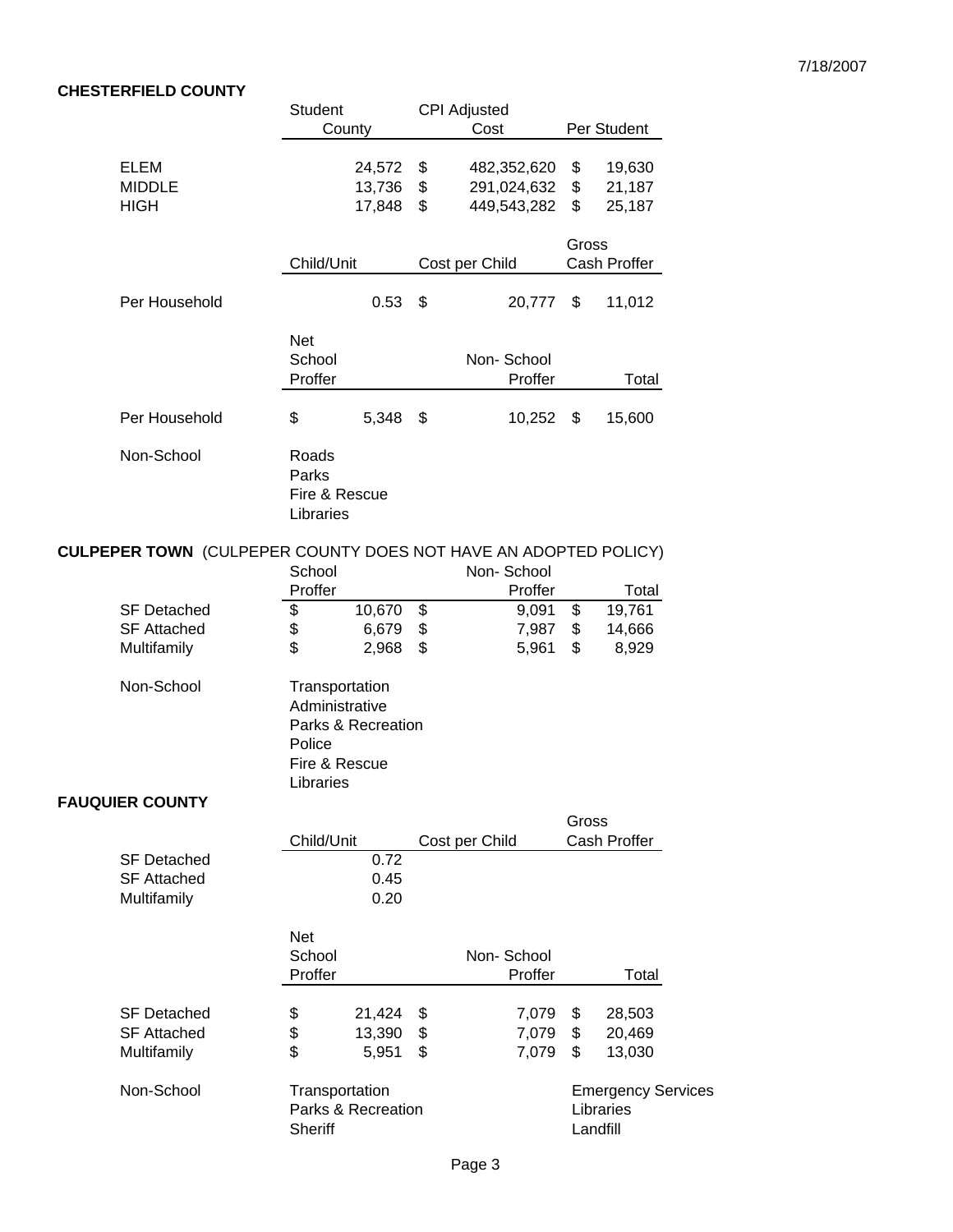# **FAIRFAX COUNTY** - information received from Schools on school proffer only

Per student proffer guideline of \$12,400 times generator calculated as follows:

|                    |                   | <b>School Proffer</b> |       |  |
|--------------------|-------------------|-----------------------|-------|--|
| <b>SF Detached</b> | 0.48 <sup>5</sup> |                       | 5,952 |  |
| <b>SF Attached</b> | 0.35 <sup>5</sup> |                       | 4.315 |  |
| Condos/Garden Apts | 0.19              | - \$                  | 2,393 |  |
| Mi/High Rise Apts  | 0.08              | - \$                  | 967   |  |

#### **FREDERICK COUNTY**

|                      | Capacity                  | Cost                           | Per Student  |  |
|----------------------|---------------------------|--------------------------------|--------------|--|
| <b>ELEM</b>          | 750                       | \$<br>19,389,000               | \$<br>25,852 |  |
| <b>MIDDLE</b>        | 850                       | \$<br>34,642,000               | \$<br>40,755 |  |
| <b>HIGH</b>          | 1,250                     | \$<br>52,000,000               | \$<br>41,600 |  |
|                      |                           |                                |              |  |
|                      |                           |                                | Gross        |  |
|                      | Child/Unit                | Cost per Child                 | Cash Proffer |  |
| <b>SF Detached</b>   | 0.54                      | \$<br>37,204                   | \$<br>35,287 |  |
| <b>SF Attached</b>   | 0.39                      | \$<br>37,204                   | \$<br>29,709 |  |
| Multifamily          | 0.17                      | \$<br>37,204                   | \$<br>18,904 |  |
| Mobile Home          | 0.33                      | \$<br>37,204                   | n/a          |  |
|                      |                           |                                |              |  |
|                      | Net School                | Non-School                     |              |  |
|                      | Proffer                   | Proffer                        | Total        |  |
| <b>SF Detached</b>   | \$<br>18,431              | 4,496<br>\$                    | \$<br>22,927 |  |
| <b>SF Attached</b>   | \$<br>12,980              | \$<br>3,416                    | \$<br>16,396 |  |
| Multifamily          | \$<br>5,548               | \$<br>3,427                    | \$<br>8,975  |  |
|                      |                           |                                |              |  |
| Non-School           | <b>General Government</b> |                                |              |  |
|                      | Parks & Rec               | Fire & Rescue                  |              |  |
|                      | Sheriff                   | Libraries                      |              |  |
| <b>GREENE COUNTY</b> |                           |                                |              |  |
|                      | Capacity                  | Cost                           | Per Student  |  |
| School CIP           | 6,182                     | \$<br>137,295,351              | \$<br>22,209 |  |
|                      |                           |                                |              |  |
|                      |                           |                                | Gross        |  |
|                      | Child/Unit                | Cost per Child                 | Cash Proffer |  |
| Household            | 0.45                      | \$<br>22,209                   | \$<br>9,994  |  |
|                      | <b>Net</b>                |                                |              |  |
|                      | School                    | Non-School                     |              |  |
|                      | Proffer                   | Proffer                        | Total        |  |
| Household            | $5,191$ \$<br>\$          | $580 \ \ \ \overline{\$}$      | 5,771        |  |
| Non-School           | Government Administration |                                |              |  |
|                      | Parks & Recreation        |                                |              |  |
|                      | <b>Public Safety</b>      | <b>Health &amp; Welfare</b>    |              |  |
|                      | <b>Public Works</b>       | <b>Judicial Administration</b> |              |  |
|                      | Fire & Rescue             |                                |              |  |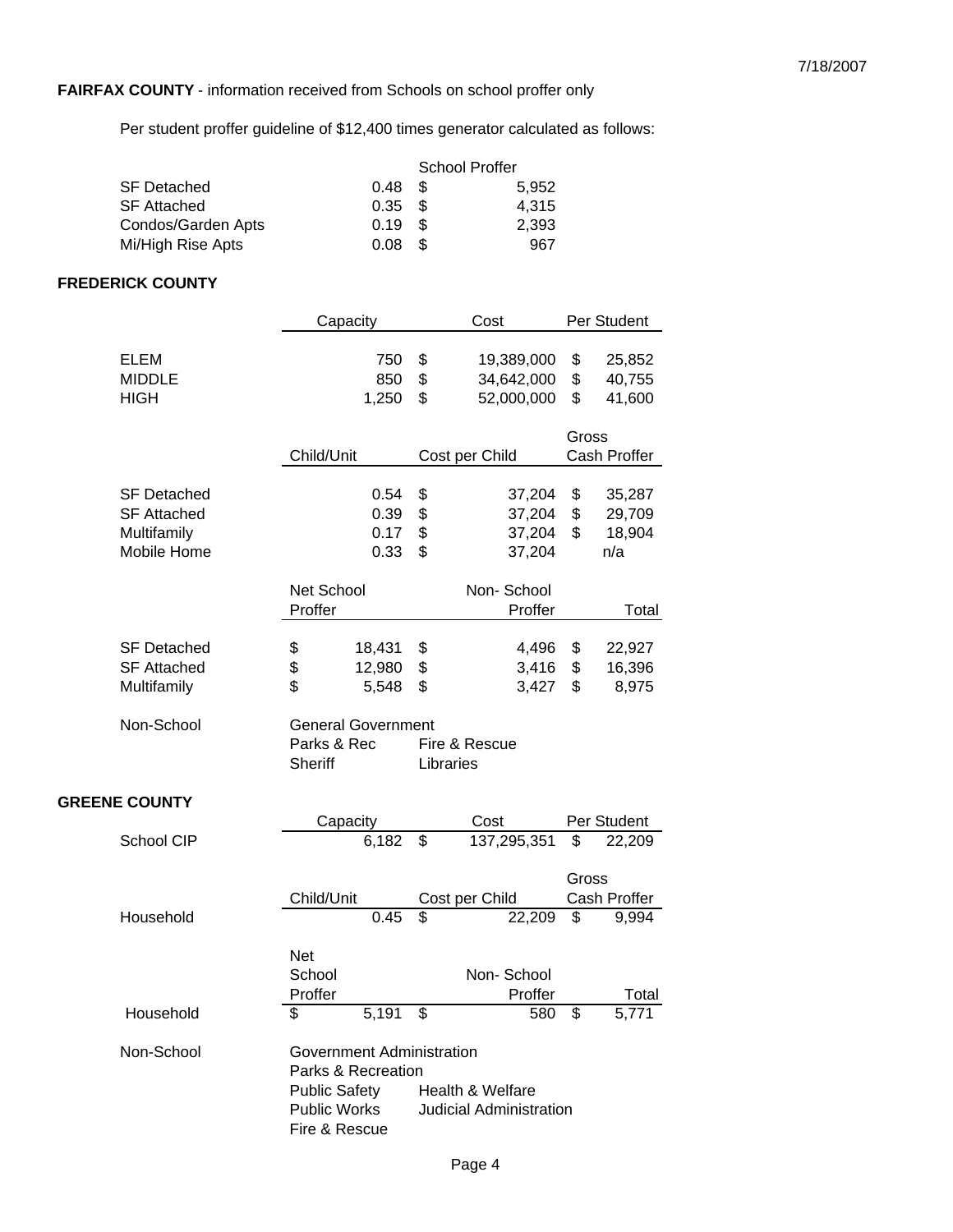#### **HANOVER COUNTY**

|                             |                    | Average            |                 |          |                |          |                  |
|-----------------------------|--------------------|--------------------|-----------------|----------|----------------|----------|------------------|
|                             |                    | Enrollment         |                 |          | Cost           |          | Per Student      |
| <b>ELEM</b>                 |                    |                    | 616             | \$       | 19,153,368     | \$       | 31,075           |
| <b>MIDDLE</b>               |                    |                    | 1,113           | \$       | 34,519,139     | \$       | 31,015           |
| <b>HIGH</b>                 |                    |                    | 1,510           | \$       | 57,626,582     | \$       | 38,176           |
|                             |                    |                    |                 |          |                |          |                  |
|                             |                    |                    |                 |          |                | Gross    |                  |
|                             |                    | Child/Unit         |                 |          | Cost per Child |          | Cash Proffer     |
| Household                   |                    |                    | 0.51            | \$       | 31,635         | \$       | 16,289           |
|                             |                    | <b>Net</b>         |                 |          |                |          |                  |
|                             |                    | School             |                 |          | Non-School     |          |                  |
|                             |                    | Proffer            |                 |          | Proffer        |          | Total            |
|                             |                    |                    |                 |          |                |          |                  |
| Household                   |                    | \$                 | 7,447           | \$       | 7,512          | \$       | 14,959           |
|                             | Non-School         |                    |                 |          |                |          |                  |
|                             |                    | Roads              |                 |          |                |          |                  |
|                             |                    | Parks & Recreation |                 |          |                |          |                  |
|                             |                    | Fire & Rescue      |                 |          |                |          |                  |
|                             |                    | Libraries          |                 |          |                |          |                  |
| <b>ISLE OF WIGHT COUNTY</b> |                    |                    |                 |          |                |          |                  |
|                             |                    |                    |                 |          |                |          |                  |
|                             |                    | Enrollment         |                 |          | Cost           |          | Per Student      |
| ELEM                        |                    |                    | 2,262           | \$       | 42,857,633     | \$       | 18,947           |
| <b>MIDDLE</b>               |                    |                    | 1,276           | \$       | 27,224,736     | \$       | 21,336           |
| <b>HIGH</b>                 |                    |                    | 1,537           | \$       | 35,161,949     | \$       | 22,877           |
|                             |                    |                    |                 |          |                | Gross    |                  |
|                             |                    | Child/Unit         |                 |          | Cost per Child |          | Cash Proffer     |
|                             |                    |                    |                 |          |                |          |                  |
|                             | <b>SF Detached</b> |                    | 0.64            | \$       | 20,743         | \$       | 12,810           |
| Multifamily                 |                    |                    | 0.64            | \$       | 20,743         | \$       | 12,770           |
|                             | Mob Home/Other     |                    | 0.56            | \$       | 20,743         | \$       | 11,616           |
|                             |                    | <b>Net</b>         |                 |          |                |          |                  |
|                             |                    | School             |                 |          | Non-School     |          |                  |
|                             |                    | Proffer            |                 |          | Proffer        |          | Total            |
|                             |                    |                    |                 |          |                |          |                  |
| Multifamily                 | <b>SF Detached</b> | \$<br>\$           | 9,641<br>12,141 | \$<br>\$ | 1,548<br>1,470 | \$<br>\$ | 11,189<br>13,611 |
|                             |                    |                    |                 |          |                |          |                  |

Non-School

General Government Fire & Rescue Parks & Recreation

Mob Home/Other \$9,893 \$1,614 \$11,507

NOTE: also has cash proffers on non-residential for fire/rescue, up to \$632/1000 SF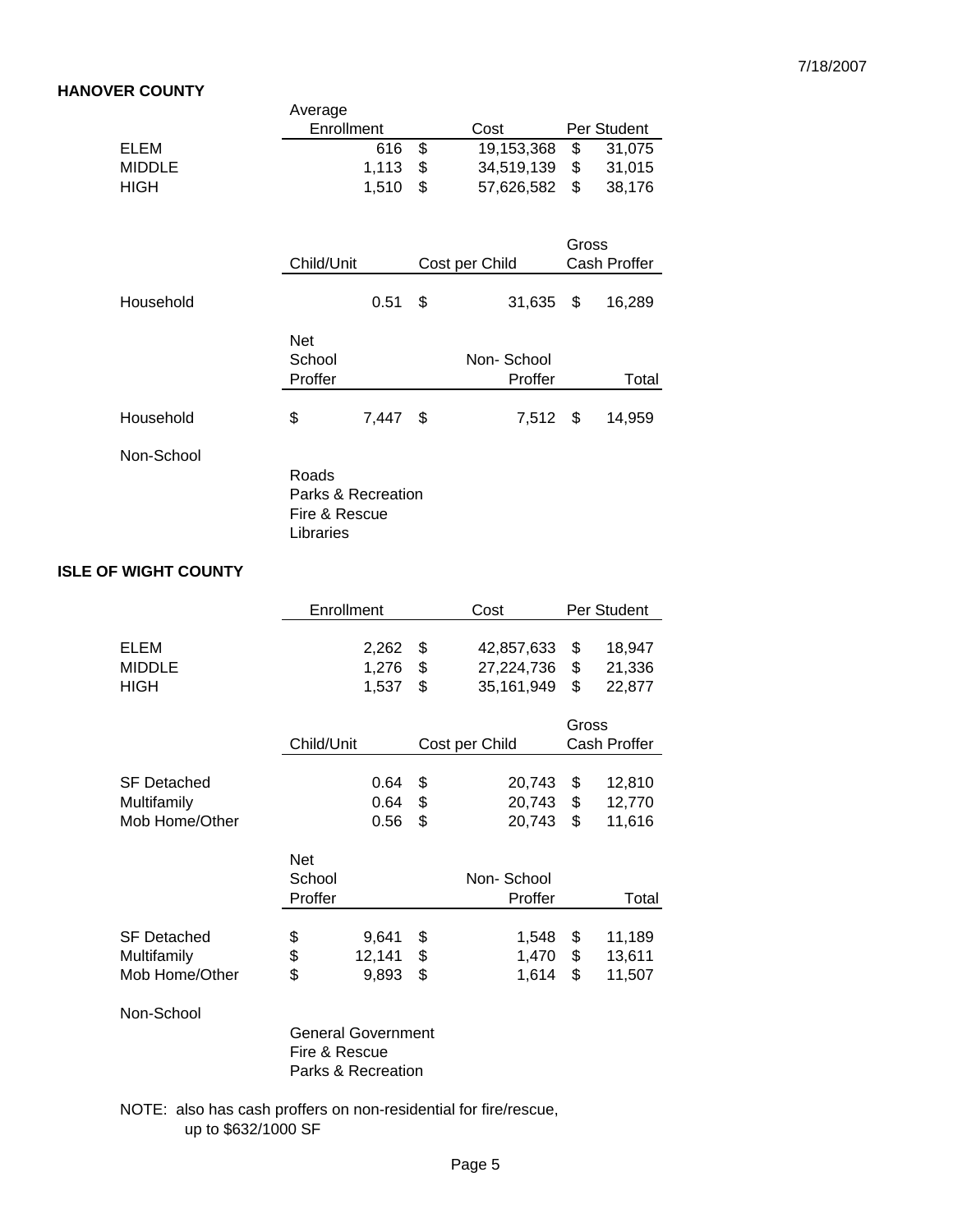#### 7/18/2007

# **LOUDOUN COUNTY**

|                                                         |                                       | Capacity                                                                    |                | Cost                                    |                | Per Student                                                                                          |
|---------------------------------------------------------|---------------------------------------|-----------------------------------------------------------------------------|----------------|-----------------------------------------|----------------|------------------------------------------------------------------------------------------------------|
| <b>ELEM</b><br><b>MIDDLE</b><br><b>HIGH</b>             |                                       | 875<br>1,350<br>1,800                                                       | \$<br>\$<br>\$ | 28,730,000<br>53,980,000<br>106,080,000 | \$<br>\$<br>\$ | 32,834<br>39,985<br>58,933                                                                           |
|                                                         | Child/Unit                            |                                                                             |                | Cost per Child                          |                | Cash Proffer                                                                                         |
| <b>SF Detached</b><br><b>SF Attached</b><br>Multifamily |                                       | 0.83<br>0.47<br>0.28                                                        | \$<br>\$<br>\$ | 42,515<br>42,515<br>42,515              | \$<br>\$<br>\$ | 35,287<br>29,709<br>18,904                                                                           |
| <b>LOUDOUN</b><br><b>EAST</b>                           | School<br>Proffer                     |                                                                             |                | Non-School<br>Proffer                   |                | Total                                                                                                |
| <b>SF Detached</b><br><b>SF Attached</b><br>Multifamily | \$<br>\$<br>\$                        | 35,287<br>29,709<br>18,904                                                  | \$<br>\$<br>\$ | 11,532<br>9,727<br>7,000                | \$<br>\$<br>\$ | 46,819<br>39,436<br>25,904                                                                           |
| <b>LOUDOUN</b><br><b>WEST</b>                           | School<br>Proffer                     |                                                                             |                | Non-School<br>Proffer                   |                | Total                                                                                                |
| <b>SF Detached</b><br><b>SF Attached</b><br>Multifamily | \$<br>\$<br>\$                        | 35,287<br>29,709<br>18,904                                                  | \$<br>\$<br>\$ | 12,559<br>10,593<br>7,623               | \$<br>\$<br>\$ | 47,846<br>40,302<br>26,527                                                                           |
| Non-School                                              | Sheriff<br>Fire & Rescue<br>Libraries | <b>General Government</b><br>Parks & Recreation<br><b>Homeless Shelters</b> |                |                                         | Courts         | <b>Social Services</b><br><b>Animal Control</b><br><b>Public and Mental Health</b><br>Transportation |

#### **MANASSAS CITY**

|            |                                                                  | <b>Net</b><br>School<br>Proffer |                           |              | Non-School<br>Proffer         |              | Total                      |
|------------|------------------------------------------------------------------|---------------------------------|---------------------------|--------------|-------------------------------|--------------|----------------------------|
|            | <b>SF Detached</b><br><b>SF Attached</b><br>Multifamily Condo \$ | \$<br>\$                        | 13.491<br>15,480<br>5,507 | S<br>S<br>\$ | 10.994<br>10,268<br>6,869     | S<br>S<br>\$ | 24.485<br>25,748<br>12,376 |
| Non-School | Multifam Apart.<br>Transportation                                | \$<br>Parks                     | 4,799                     | \$           | 6,869<br><b>Public Safety</b> | S            | 11,668                     |

#### **POWHATAN COUNTY**

|                  | School  |        |
|------------------|---------|--------|
| Per Household:   | Proffer |        |
| Project Cost     | \$      | 15.274 |
| Credit           | \$      | 4,398  |
| Net Cash Proffer | \$      | 10.876 |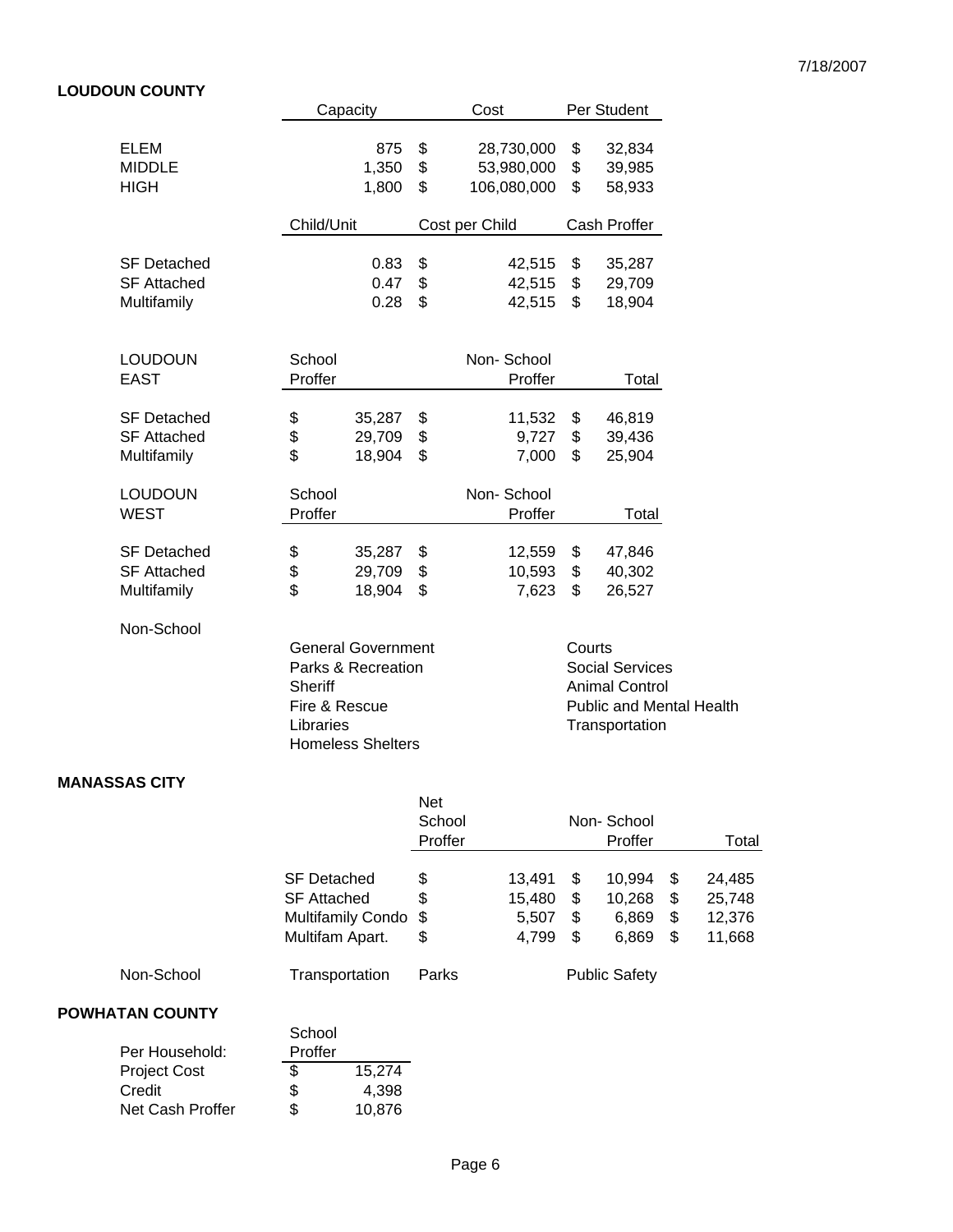# **PRINCE WILLIAM COUNTY**

|                                                                           |                                                | Capacity                                        |                  | Cost                                              |                      | Per Student                                       |  |
|---------------------------------------------------------------------------|------------------------------------------------|-------------------------------------------------|------------------|---------------------------------------------------|----------------------|---------------------------------------------------|--|
| <b>ELEM</b><br><b>MIDDLE</b><br><b>HIGH</b>                               |                                                | 850<br>1,250<br>2,150                           | \$<br>\$<br>\$   | 22,584,880<br>43,729,760<br>89,619,520            | \$<br>\$<br>\$       | 26,570<br>34,984<br>41,683                        |  |
|                                                                           | Child/Unit                                     |                                                 |                  | Cost per Child                                    | Gross                | Cash Proffer                                      |  |
| <b>SF Detached</b><br><b>SF Attached</b><br>Multifamily                   |                                                | 0.67<br>0.52<br>0.23                            | \$<br>\$<br>\$   | 42,515<br>42,515<br>42,515                        | \$<br>\$<br>\$       | 22,296<br>16,970<br>7,400                         |  |
|                                                                           | <b>Net</b><br>School<br>Proffer                |                                                 |                  | Non-School<br>Proffer                             |                      | Total                                             |  |
| <b>SF Detached</b><br><b>SF Attached</b><br>Multifamily<br>Age-Restricted | \$<br>\$<br>\$<br>\$                           | 19,075<br>14,693<br>5,842                       | \$<br>\$<br>\$   | 32,038<br>28,569<br>20,703<br>$$20,703 - $32,038$ | \$<br>\$<br>\$       | 51,113<br>43,262<br>26,545<br>\$20,703 - \$32,038 |  |
| Non-School                                                                | Transportation<br>Parks & Recreation<br>Police |                                                 |                  | Fire & Rescue<br>Libraries                        |                      |                                                   |  |
| <b>SPOTSYLVANIA COUNTY</b>                                                |                                                | Capacity                                        |                  | Cost                                              |                      | Per Student                                       |  |
| <b>ELEM</b><br><b>MIDDLE</b><br><b>HIGH</b>                               |                                                | 900 \$<br>900<br>2000                           | \$<br>\$         | 29,831,067<br>35,089,592<br>77,613,936            | \$<br>\$<br>\$       | 33,146<br>38,988<br>38,807                        |  |
|                                                                           | Child/Unit                                     |                                                 | Proffer          | Gross Cash                                        | <b>Net</b>           | Cash Proffer                                      |  |
| <b>SF Detached</b><br><b>SF Attached</b><br>Multifamily                   |                                                | 0.82<br>0.56<br>0.23                            | - \$<br>\$<br>\$ | 29,299 \$<br>19,604 \$<br>8,194                   | \$                   | 21,148<br>14,150<br>5,914                         |  |
|                                                                           | <b>Net</b><br>School<br>Proffer                |                                                 |                  | Non-School<br>Proffer                             |                      | Total                                             |  |
| <b>SF Detached</b><br><b>SF Attached</b><br>Multifamily<br>Age Restricted | \$<br>\$<br>\$<br>\$                           | 21,148<br>14,150<br>5,914                       | \$<br>\$<br>\$   | 14,147<br>16,336<br>19,136<br>up to \$10,870      | \$<br>\$<br>\$<br>\$ | 35,295<br>30,486<br>25,050<br>10,870              |  |
| Non-School                                                                | Transportation<br>Fire & Rescue                | Parks & Recreation<br><b>General Government</b> |                  |                                                   |                      | Libraries<br>Law Enforcement<br>Solid Waste       |  |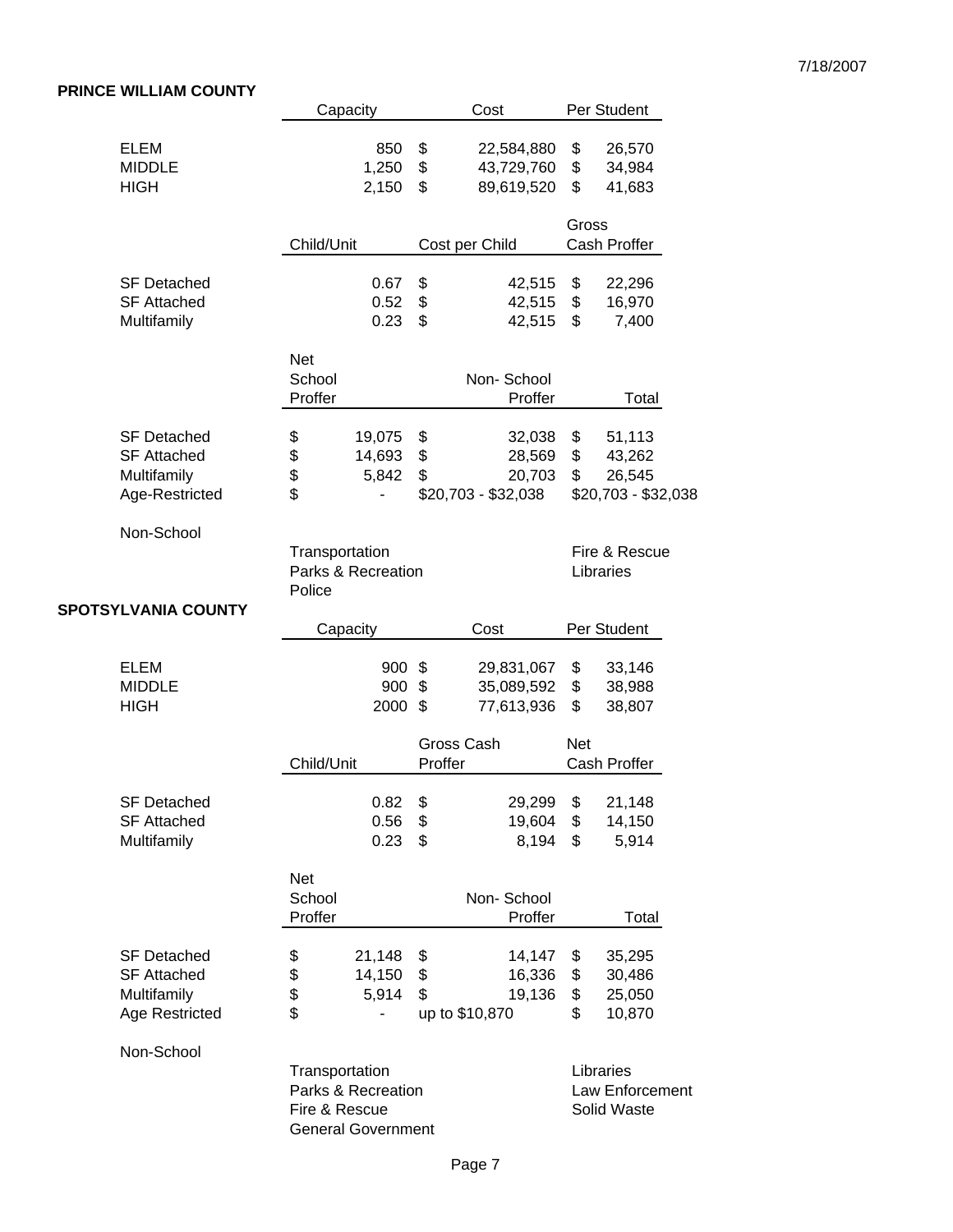# **STAFFORD COUNTY**

|        |                                                     |                                                                                                | Cost                                                                          |                                              | Per Student                                  |
|--------|-----------------------------------------------------|------------------------------------------------------------------------------------------------|-------------------------------------------------------------------------------|----------------------------------------------|----------------------------------------------|
|        | 950                                                 |                                                                                                | 17,100,000                                                                    | \$                                           | 18,000                                       |
|        | 1,100                                               | \$                                                                                             | 25,500,000                                                                    | \$                                           | 23,182                                       |
|        | 1,800                                               | \$                                                                                             | 45,400,000                                                                    | \$                                           | 25,222                                       |
|        |                                                     |                                                                                                |                                                                               |                                              |                                              |
|        |                                                     |                                                                                                |                                                                               | <b>Net</b>                                   |                                              |
|        |                                                     |                                                                                                |                                                                               |                                              | Cash Proffer                                 |
|        |                                                     |                                                                                                |                                                                               |                                              | 17,602                                       |
|        | 0.68                                                |                                                                                                |                                                                               |                                              | 14,441                                       |
|        | 0.37                                                |                                                                                                |                                                                               |                                              | 7,797                                        |
|        | 0.51                                                |                                                                                                |                                                                               |                                              | 10,741                                       |
|        |                                                     |                                                                                                |                                                                               |                                              |                                              |
|        |                                                     |                                                                                                |                                                                               |                                              |                                              |
| School |                                                     |                                                                                                | Non-School                                                                    |                                              |                                              |
|        |                                                     |                                                                                                | Proffer                                                                       |                                              | Total                                        |
|        |                                                     |                                                                                                |                                                                               |                                              |                                              |
|        |                                                     |                                                                                                |                                                                               |                                              | 38,151                                       |
|        |                                                     |                                                                                                |                                                                               |                                              | 32,796                                       |
|        |                                                     |                                                                                                |                                                                               |                                              | 21,086                                       |
|        | 10,741                                              |                                                                                                | 12,118                                                                        |                                              | 22,859                                       |
|        | 7,797                                               | \$                                                                                             | 13,289                                                                        | \$                                           | 21,086                                       |
|        |                                                     |                                                                                                |                                                                               |                                              |                                              |
|        |                                                     |                                                                                                |                                                                               |                                              |                                              |
|        |                                                     |                                                                                                |                                                                               |                                              |                                              |
|        |                                                     |                                                                                                |                                                                               |                                              |                                              |
|        |                                                     |                                                                                                |                                                                               |                                              |                                              |
|        | <b>Net</b><br>Proffer<br>\$<br>\$<br>\$<br>\$<br>\$ | Capacity<br>Child/Unit<br>0.82<br>17,602<br>14,441<br>7,797<br>Transportation<br>Fire & Rescue | \$<br>\$<br>\$<br>\$<br>\$<br>Parks & Recreation<br><b>General Government</b> | Cost per Child<br>20,549<br>18,355<br>13,289 | \$<br>\$<br>\$<br>\$<br>\$<br>\$<br>\$<br>\$ |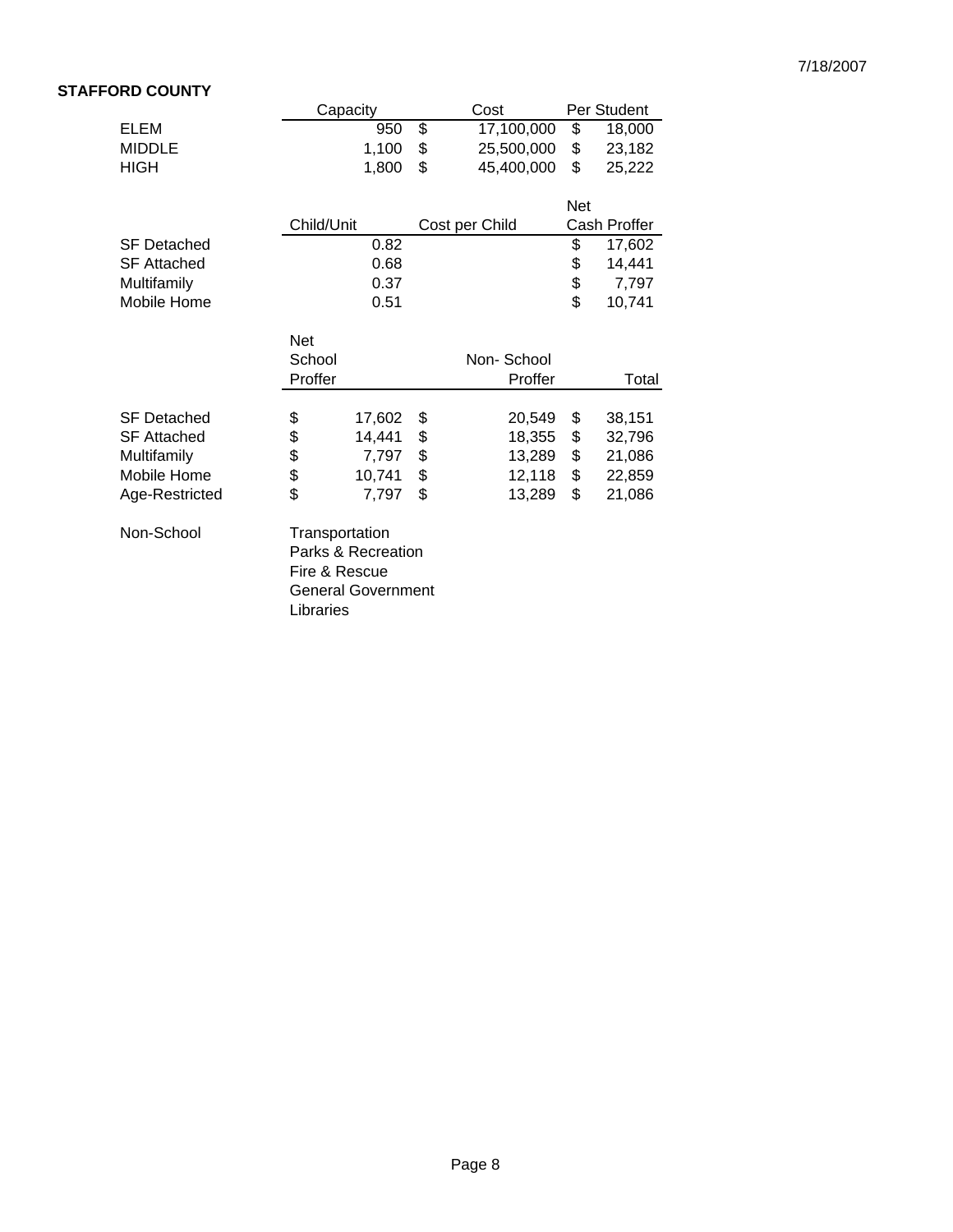# **James City County Cash Proffers - Schools** 24-Jul-07

Five components to calculate what a new dwelling will cost the County for new K-12 schools.

# **(1) Demand Generators**

These are the weighted average of current public school enrollment by housing type, based on a Sept 30, 2006 official school enrollment count and the number of developed units as of July 1, 2006 from the County's landbook.

|                                                 | Elementary | Middle | High  | Total  |
|-------------------------------------------------|------------|--------|-------|--------|
| Sep 30 WJCC Enrollment                          | 4.470      | 2.381  | 3.254 | 10,105 |
|                                                 | 44.2%      | 23.6%  | 32.2% |        |
| <b>COUNTY ONLY</b><br>Enrollment                | 4.121      | 2.177  | 2.976 | 9.274  |
|                                                 | 44.4%      | 23.5%  | 32.1% |        |
| Developed Housing Units - July 1, 2006 Landbook |            |        |       |        |

Developed Housing Units - July 1, 2006 Landbook

|                            | Units  | Elementary | Middle | High  | Total |
|----------------------------|--------|------------|--------|-------|-------|
| Single Family Detached     | 18,821 | 3,452      | 1,658  | 2,574 | 7,684 |
| Single Family Attached (*) | 3,432  | 237        | 155    | 146   | 538   |
| Multi Family (**)          | 2,319  | 302        | 206    | 159   | 667   |
| Mobile Homes in Parks      | 1,292  | 130        | 158    | 97    | 385   |
|                            | 25,864 | 4,121      | 2.177  | 2.976 | 9,274 |
| Students Per Unit          |        |            |        |       |       |
|                            |        | Elementary | Middle | High  | Total |
| Single Family Detached     |        | 0.18       | 0.09   | 0.14  | 0.41  |
| Single Family Attached     |        | 0.07       | 0.05   | 0.04  | 0.16  |
| Multi Family               |        | 0.13       | 0.09   | 0.07  | 0.29  |
| Mobile Homes in Parks      |        | 0.10       | 0.12   | 0.08  | 0.30  |

0.08 0.16 0.12 0.36

#### NOTES:

(\*) Excludes 108 non-residential condos - including 92 at Kingsmill Resorts

(\*\*) Excludes 802 assisted living/continuing care units

**(2) Service Levels** Existing service levels are calculated for each type of school for which a cash proffer will be accepted. The figures below reflect the actual costs of Warhill HS, currently under construction, and a new middle and a new elementary school, both are in the adopted FY2008 CIP and are expected to open in September of 2009.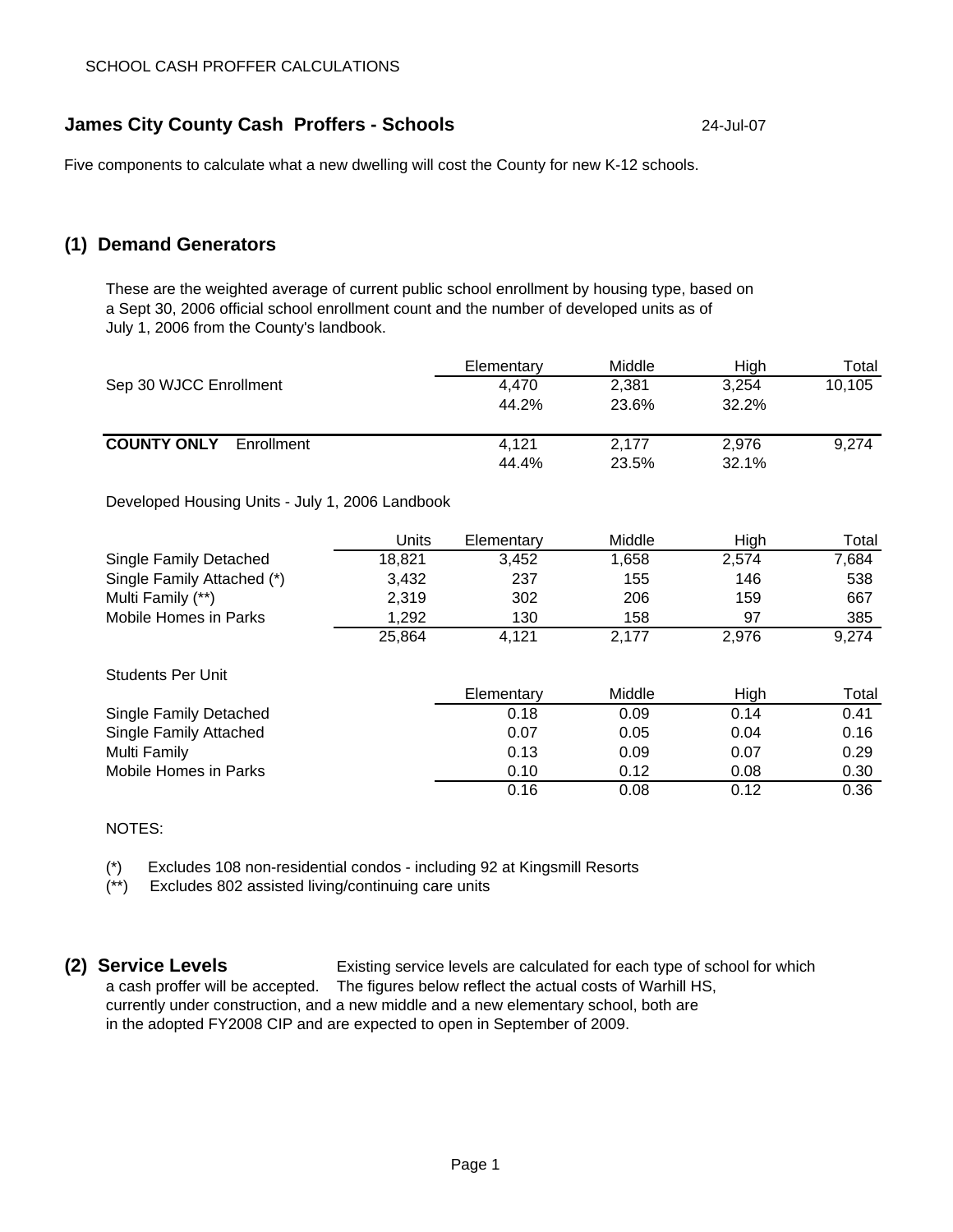#### COSTS OF NEW SCHOOLS 24-Jul-07

| HIGH SCHOOL                       | Warhill High School |                |
|-----------------------------------|---------------------|----------------|
| <b>Current Appropriations</b>     | \$56,230,000        |                |
| School site (budgeted separately) | 1,900,000           |                |
|                                   | \$58,130,000        |                |
| Capacity                          | 1,250               |                |
| Per Student                       | \$<br>46,504        |                |
| MIDDLE AND ELEMENTARY SCHOOLS     | 4th Middle          | 9th Elementary |
| <b>Current Budget</b>             | \$ 51,190,000       | \$ 30,649,000  |
| Allocated cost of site            | 750,596             | 449,404        |
| Allocated cost of off-site work   | 1,188,443           | 711,557        |
|                                   | \$53,129,039        | \$31,809,961   |
| Capacity                          | 800                 | 600            |
| Per Student                       | \$<br>66.411        | \$<br>53,017   |

**(3) Gross Costs** A gross cost of school facilities is then calcuated per dwelling unit. The term "gross cost" is used because a credit is calculated for each dwelling unit based on future operating revenues.

|                                    | Elementary         | Middle       | High   |                       |
|------------------------------------|--------------------|--------------|--------|-----------------------|
| Cost Per Student                   | \$<br>53,017<br>\$ | \$<br>66.411 | 46,504 | Per Section (2) above |
| Students by<br><b>Housing Unit</b> | Elementary         | Middle       | High   | Per Section (1) above |
|                                    |                    |              |        |                       |
| Single Family Detached             | 0.18               | 0.09         | 0.14   |                       |
| Single Family Attached             | 0.07               | 0.05         | 0.04   |                       |
| Multi Family                       | 0.13               | 0.09         | 0.07   |                       |
| Mobile Homes in Parks              | 0.10               | 0.12         | 0.08   |                       |

| Costs Per:                    | Elementary  | Middle |    | High  |      | Total  |
|-------------------------------|-------------|--------|----|-------|------|--------|
| <b>Single Family Detached</b> | $9.543$ \$  | 5.977  | -S | 6.511 | - \$ | 22,031 |
| <b>Single Family Attached</b> | 3.711       | 3.321  |    | 1.860 | -S   | 8.892  |
| Multi Family                  | 6.892       | 5.977  |    | 3.255 | -S   | 16,124 |
| Mobile Homes in Parks         | \$<br>5.302 | 7,969  |    | 3,720 | \$   | 16.991 |